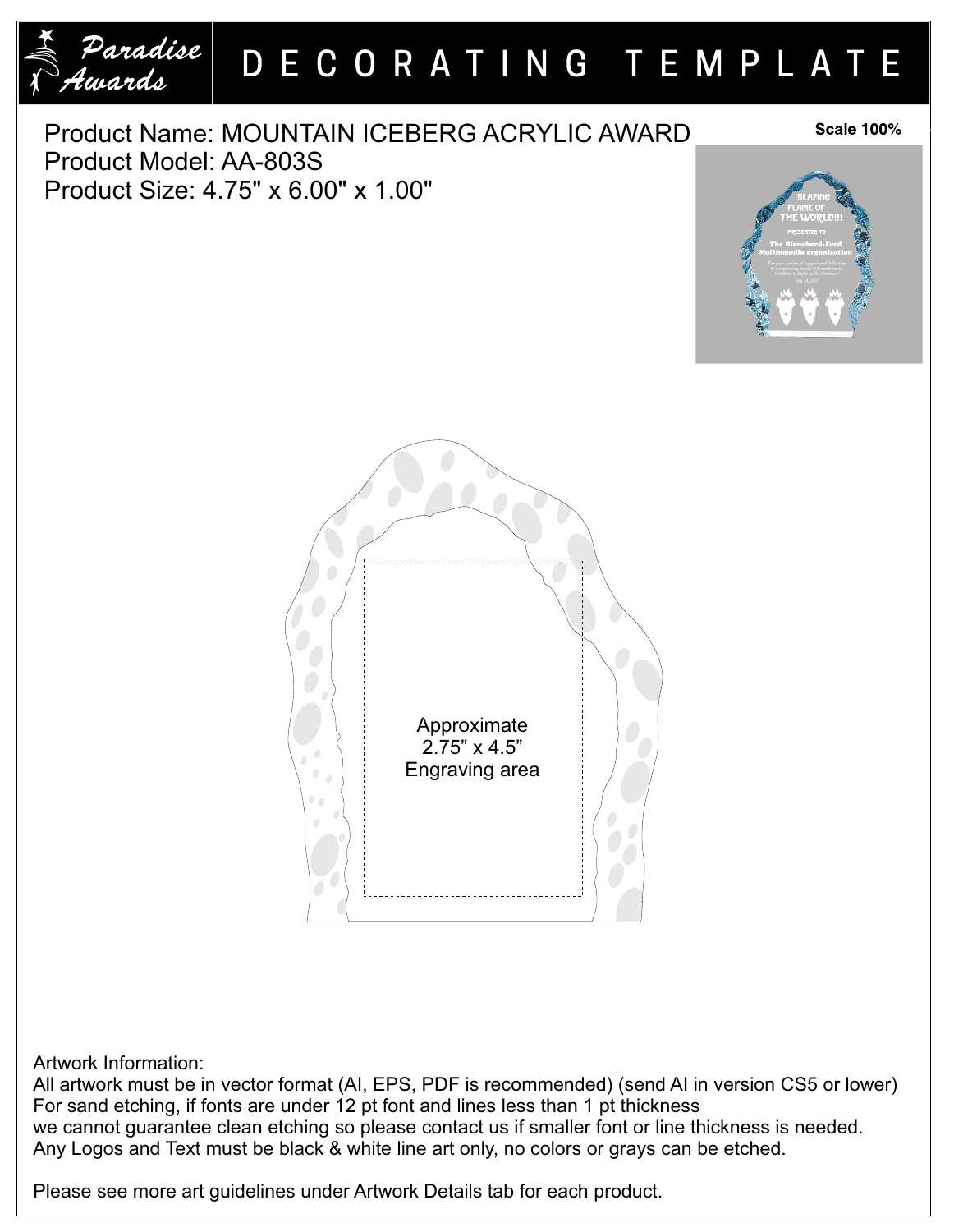

Artwork Information:

All artwork must be in vector format (AI, EPS, PDF is recommended) (send AI in version CS5 or lower) For sand etching, if fonts are under 12 pt font and lines less than 1 pt thickness we cannot guarantee clean etching so please contact us if smaller font or line thickness is needed. Any Logos and Text must be black & white line art only, no colors or grays can be etched.

Please see more art guidelines under Artwork Details tab for each product.